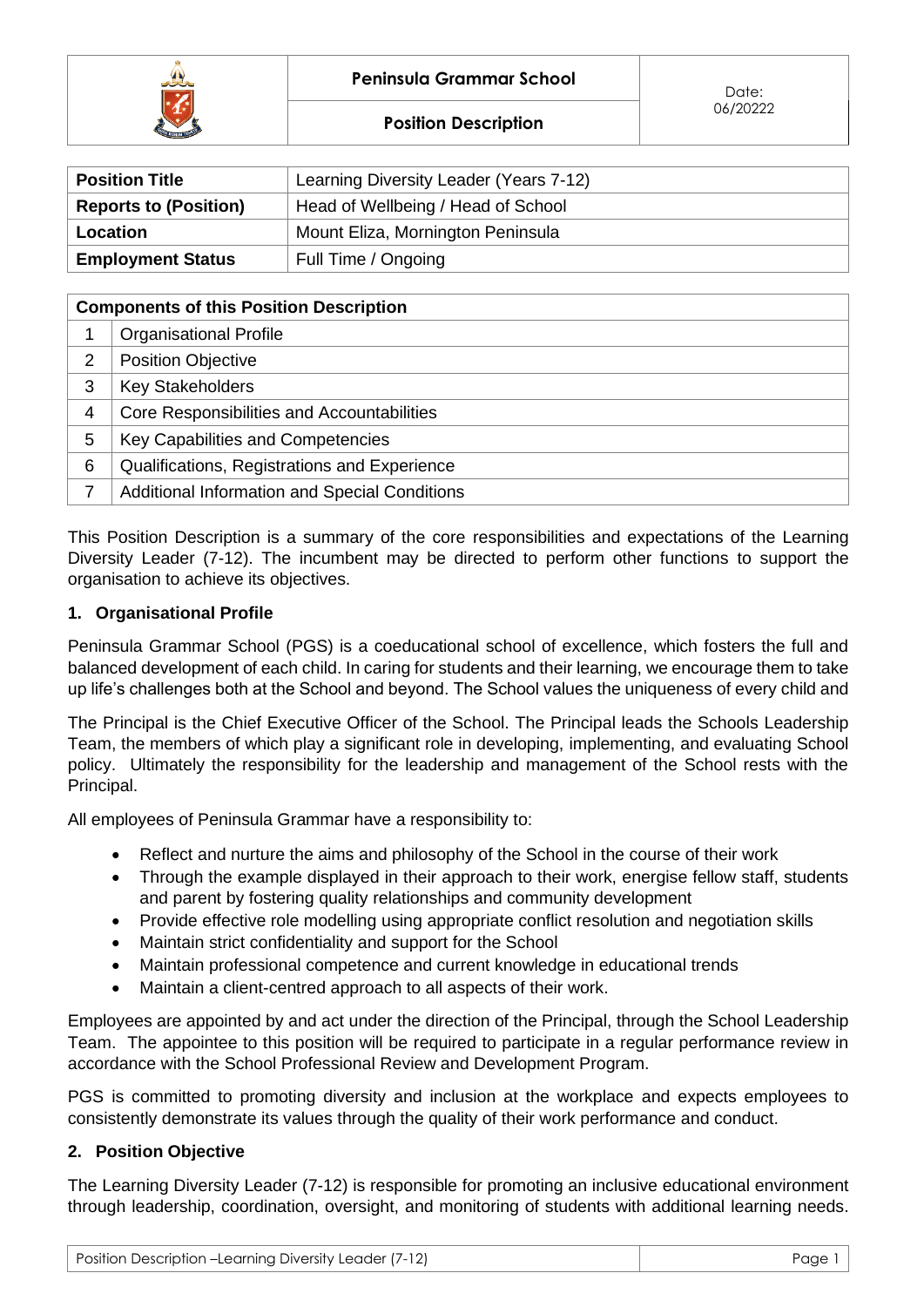

This will include leading a committed team of assistants, teachers and Department Heads from Years 7- 12 in planning and coordinating the delivery of additional support and intervention programs for students identified as requiring additional support.

## **3. Key Stakeholders**

Internal

- Principal
- Head and Deputy Heads of Junior, Middle, Pre-Senior and Senior School
- Head of Department
- Teaching Staff
- Students

**External** 

- Parents and Families
- Members of the School Community
- External Providers

#### **4. Role & Responsibilities**

- 1. Work collaboratively with the School Executive, Head of Wellbeing and the Learning and Teaching Team to identify strategic learning and teaching priorities for the School and for the Learning Diversity Team.
- 2. Promote an inclusive educational environment, through the coordination, oversight and monitoring of students with additional needs and disability.
- 3. Collaborate with the School Executive, Head of Wellbeing and Heads of School, in determining appropriate allocation of support and resources within the annual budget and funding parameters, to support all students with additional needs.
- 4. Collect, collate, and analyse assessment data and relevant information to provide the classroom teacher with guidance and support in differentiating lessons.
- 5. Provide appropriate advice on all matters related to State and Federal legislation which is relevant to students with additional needs.
- 6. Collaborate with Head of Wellbeing to lead the identification, moderation and submission of the School's annual NCCD data.
- 7. Provide support to teachers in locating and adjusting curriculum based on Individualised Learning Plans.
- 8. Provide and contribute to the Professional Learning of teachers which results in their use of strategies for positive educational outcomes for students with additional needs.
- 9. Work with the Learning Diversity team to develop to develop goals for improving students' learning outcomes for all students requiring additional support as highlighted on the NCCD database. Promote professional dialogue, reflective practice and collaboration centred around the School Strategic Plan.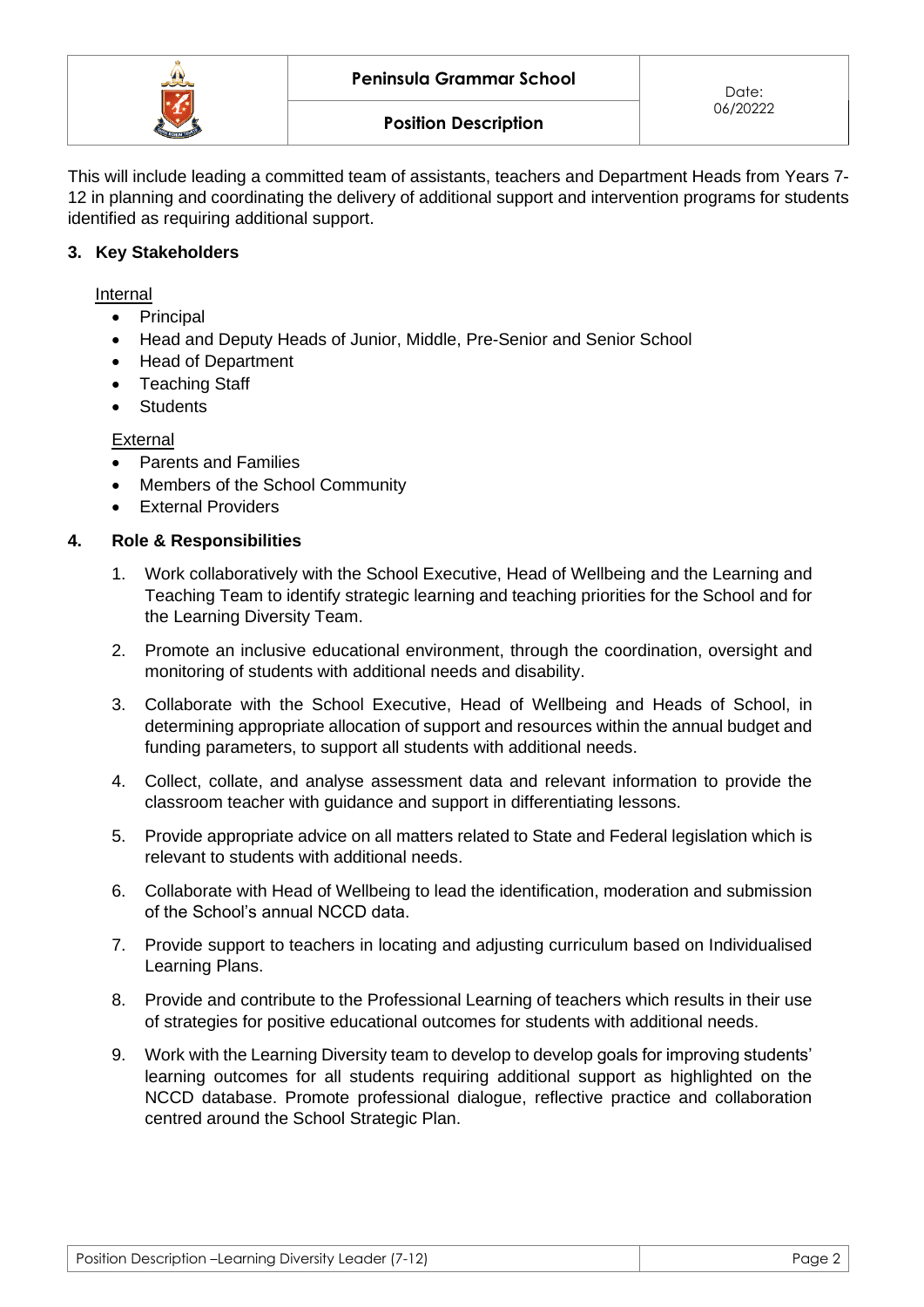- 10. Provide regular professional development opportunities to staff and the wider School community on both differentiation within the classroom and supporting the individual students.
- 11. Be innovative and creative in thought and remain abreast of current educational and leadership research, especially around delivery for students with specific learning needs and share this with the team.
- 12. Oversee the creation and improvement of scoped and sequenced innovative teaching programs that will support students with specific learning needs (from both a support and academic extension perspective). This includes literacy support and numeracy support.
- 13. modification or extension of resources, teaching strategies and appropriate learning and teaching arrangements (withdrawal, small group or intensive short-term instruction), according to individual learning needs.
- 14. Oversee the administration of NAPLAN and VCAA Special Provision applications and modified exams and assessments for students on ILPs.
- 15. Oversee reporting requirements for students accessing Learning Diversity support. Provide summary reports on a termly basis to the Executive team.
- 16. Lead the development and implementation of programs and initiatives for both the students with identified additional learning needs.
- 17. Represent the School in appropriate networks and outside organisations and circulate information and resources as appropriate.
- 18. Conduct induction, probation, goal setting, development, review and performance improvement with Years 7-12 learning diversity staff line with the school's policies and expectations, and follow up with staff as appropriate
- 19. Participate in regular meetings of the Learning Diversity Team.
- 20. Provide regular and timely professional learning for staff, as necessary.
- 21. Support and develop respectful collaborative relationships with parents ensuring that they are informed and involved in supporting their children within the learning diversity department.

## Child Safety

- Ensure adherence to all student safety standards and mandatory reporting requirements.
- Attend training to maintain compliance with all child safety legislation, standards, and regulations.
- Complete all mandatory training in a timely manner.
- Escalate and report all matters related to student safety immediately.

## **4. Qualifications, Registrations and Experience**

#### Qualifications & Registrations

- Post-graduate academic qualification in special education preferred
- Experience working in Secondary years learning support
- Knowledge of and experience in differentiated learning programs
- Knowledge of and experience in the application of digital technologies to support individual needs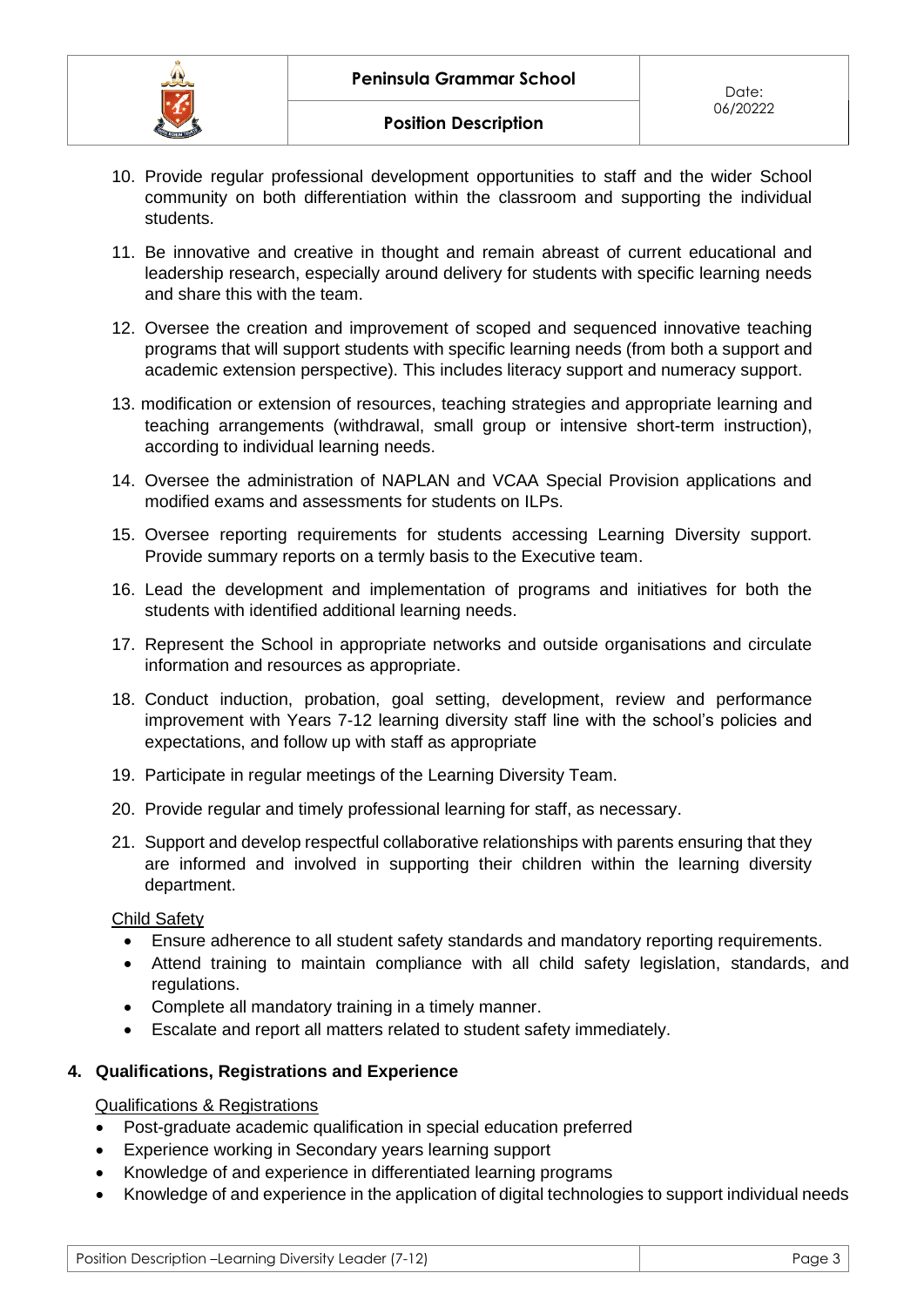

**Position Description**

Date: 06/20222

- Ability to lead a team of support staff, including timetabling to support learning.
- Effective management and administration skills
- Knowledge of Individual Needs/Support funding arrangements (NCCD/DDA)
- Knowledge of, and ability to apply, measure of accountability students with individual needs
- Current First Aid HLTAID011

# **Experience**

- Minimum of 5 years' experience in a similar role
- Proven ability to work with stakeholder groups to complete required tasks across varied contexts
- Confident in working autonomously and in a team setting to produce quality outcomes
- Ability to multi-task and manage time effectively to deliver on priorities

# **5. Attributes**

The following attributes will be relevant to support the incumbent in performing this role:

- Strong personal commitment and passion for the education of students with additional learning support needs.
- Excellent interpersonal and communication skills.
- Patient, supportive and encouraging nature combined with a strong work ethic and ability to be firm and assertive when needed.
- Approachable and sensitive to student needs, able to build confidence and encourage trusted working relationships
- Committed to uphold the vision and values of Peninsula Grammar
- Genuine interest in the School, students, and families in the School Community

## **6. Additional Information and Special Conditions**

- As a member of the School staff, the incumbent is committed to the Mission and Values of the School.
- In all matters concerning employment, this position is ultimately responsible to the Principal. However, for practical purposes, these functions are delegated to the Head of Wellbeing and Heads of School. In its day-to-day duties, the role will be responsive to the needs of the School.
- Work attendance outside of ordinary school hours is required where directed to support events, functions, and programs (including camps and co-curricular program).